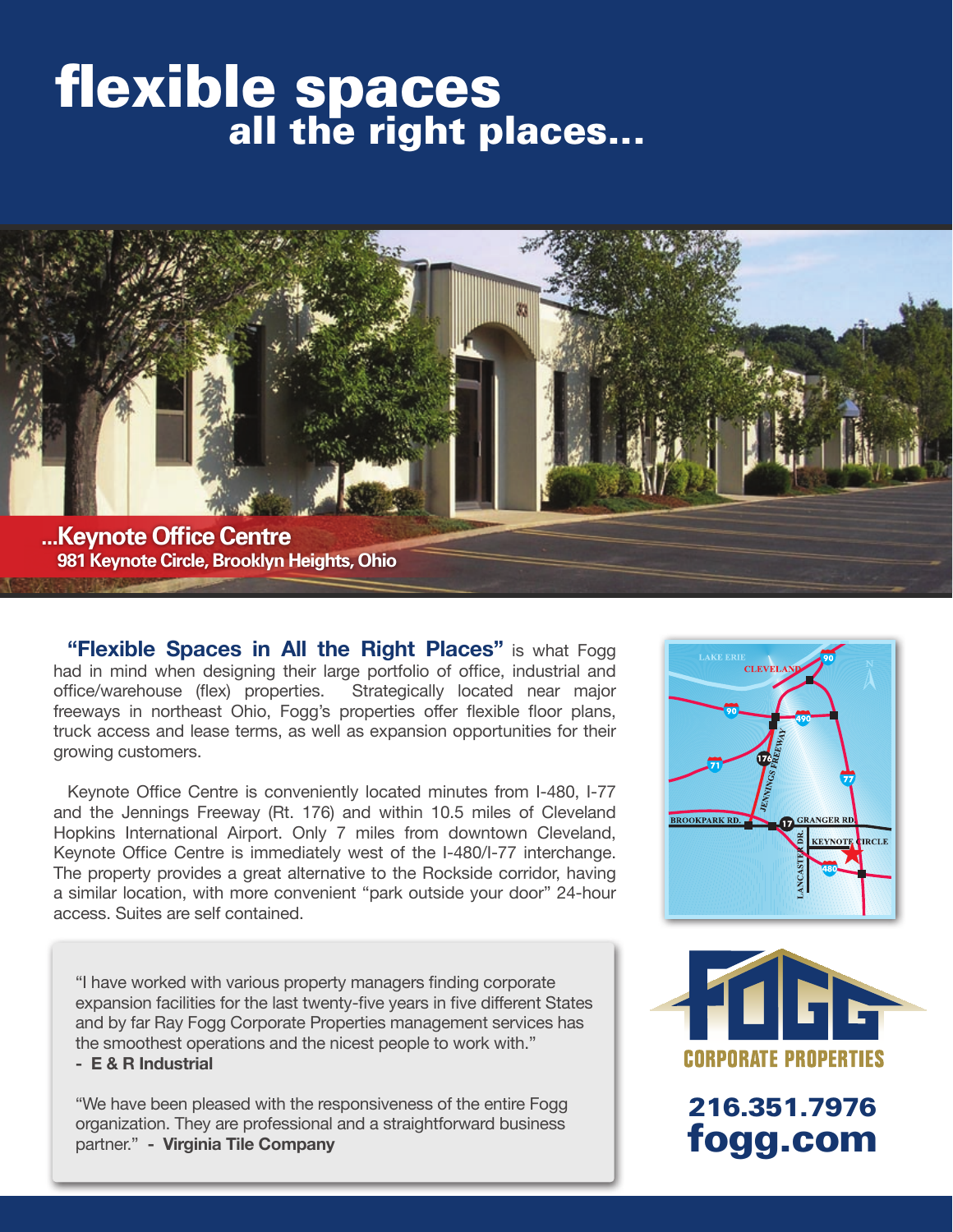# STANDARD BUILDING SPECIFICATIONS Keynote Office Centre

*The following information is a general description of the project. Please see the Individual Space Specifications for more details on each available space.*



#### LOCATION & ACCESS

- 5.14 acre site in the Valley Business Park, Brooklyn Heights, Ohio
- • Visible from I-480
- Just South of Brookpark Rd./Granger Rd. (Rt. 17)
- Access to I-480 at Brookpark Rd.
- Access to I-77 at Rockside Rd.
- 7.5 miles South of Public Square via I-77
- 10.5 miles from Cleveland Hopkins International Airport via I-480 or Brookpark Rd.

#### PROPERTY DATA

• 56,329 SF (One story, multiple tenant office building)

#### CEILING HEIGHT

• 9' (under-grid clearance)

#### COLUMN SPACING

•  $40' \times 36'$ 

#### **ROOF**

- Single membrane rubber roof
- Rigid insulation, metal deck, bar joists

#### **FLOOR**

• 5" reinforced concrete

#### SPRINKLER SYSTEM

• Wet / Ordinary hazard

#### EXTERIOR WALLS

• Load bearing precast wall panels

#### DIMISING WALLS

- 8" concrete block
- Metal studs and drywall with 3" fiberglass batt insulation

#### **HVAC**

• Gas-fired furnace with electric air conditioner, (Heating: 68ºF temperature difference at 0ºF outside; Air Conditioning: 15ºF temperature difference at 90ºF outside)

#### OFFICE AREAS

- Partitions: 5/8" drywall on 3-5/8" metal studs
- Ceiling: 2' x 4' acoustical tile on suspended T-grid system
- Floor: commercial grade carpeting or vinyl tile (VCT)
- Entrance Doors: glass with aluminum tubular frames
- Interior Doors: 1-3/8" flush birch doors
- Windows: insulated glass with aluminum tubular frames
- Paint: two coats of Latex drywall; enamel on door frames
- 

#### PARKING & DRIVES

- Automobile Parking: asphalt
- Allowance: 5-spaces per 1,000 SF of space

#### UTILITIES

 $\mathsf{Z}% _{T}=\mathsf{Z}_{T}\!\left( a,b\right) ,\ \mathsf{Z}_{T}=\mathsf{Z}_{T}\!\left( a,b\right) ,\ \mathsf{Z}_{T}=\mathsf{Z}_{T}\!\left( a,b\right) , \label{eq-qt:Z}%$ 

- Electric: The Illuminating Co.
- • Gas: Dominion East Ohio
- Telephone: AT&T
- • Water: City of Cleveland
- Sanitary & Storm Sewer: City of Cleveland





**Resource Dr.**

# **I-480**

**I-77**

• Paint: two coats of Latex drywall; enamel on door frames<br>• Plumbing: surface mounted water closets and lavatories **216.351.7976** fogg.com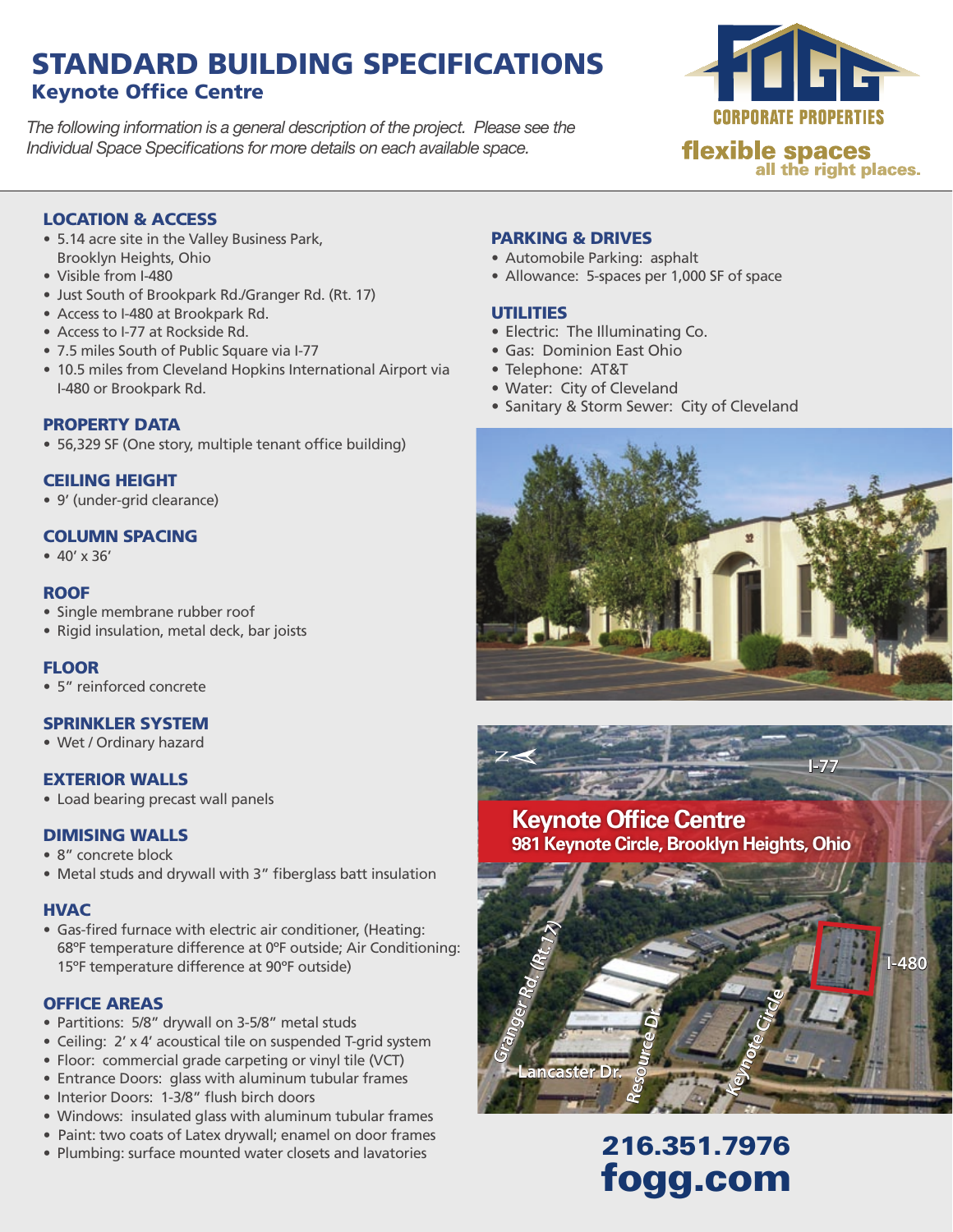# *FOR LEASE*

# 1,503 Sq. Ft. – Office 981 Keynote Circle, Brooklyn Heights, Ohio

|                                | <b>Individual Space Specifications</b><br><b>Keynote Office Centre 1</b>                                                                                                                                                                                                                                                                                                                                                                                                                                                                                                                  |
|--------------------------------|-------------------------------------------------------------------------------------------------------------------------------------------------------------------------------------------------------------------------------------------------------------------------------------------------------------------------------------------------------------------------------------------------------------------------------------------------------------------------------------------------------------------------------------------------------------------------------------------|
| <b>Office Area:</b>            | 1,503 SF - Total                                                                                                                                                                                                                                                                                                                                                                                                                                                                                                                                                                          |
| <b>Unit Number:</b>            | 20                                                                                                                                                                                                                                                                                                                                                                                                                                                                                                                                                                                        |
| <b>Ceiling Height:</b>         | $\ddot{q}$                                                                                                                                                                                                                                                                                                                                                                                                                                                                                                                                                                                |
| <b>Electricity:</b>            | 120/208 Volt, 100 Amp, 3 phase, 4 wire service                                                                                                                                                                                                                                                                                                                                                                                                                                                                                                                                            |
| <b>Sprinklers:</b>             | Wet / Ordinary Hazard                                                                                                                                                                                                                                                                                                                                                                                                                                                                                                                                                                     |
| <b>Annual Rental Includes:</b> | <b>Suite Rental</b><br>L.<br>II. Base Year Expenses:<br><b>Real Estate Taxes</b><br><b>Building Insurance</b><br>$\bullet$<br><b>Snow Plowing</b><br>$\bullet$<br>Lawn Maintenance<br>Parking Lot Maintenance<br>$\bullet$<br>Parking Lot Lights<br>$\bullet$<br>Normal HVAC Maintenance<br>$\bullet$<br>5-day per week Cleaning Service<br>$\bullet$<br>Paper Supplies for Restrooms<br>$\bullet$<br><b>Rubbish Removal</b><br>$\bullet$<br>Water & Sewer<br>$\bullet$<br>Fireline and Backflow Prevention Tests<br>$\bullet$<br>Services are based upon normal occupancy and office use |
|                                |                                                                                                                                                                                                                                                                                                                                                                                                                                                                                                                                                                                           |

(5 people per 1,000 Sq. Ft.)

Each Suite has separate gas and electric services payable by Tenant directly to utility companies.



# **flexible spaces**<br>all the right places.

216-351-7976, ext. 244 216-351-7976, ext. 273 markray@fogg.com tblaz@fogg.com

Mark Ray, Vice President Tom Blaz, Leasing Associate

### fogg.com

**RAY FOGG CORPORATE PROPERTIES, LLC – 981 Keynote Circle, Suite 15 – Cleveland, Ohio 44131** The information contained herein is from sources deemed reliable, but no warranty or representation is made to the accuracy hereof.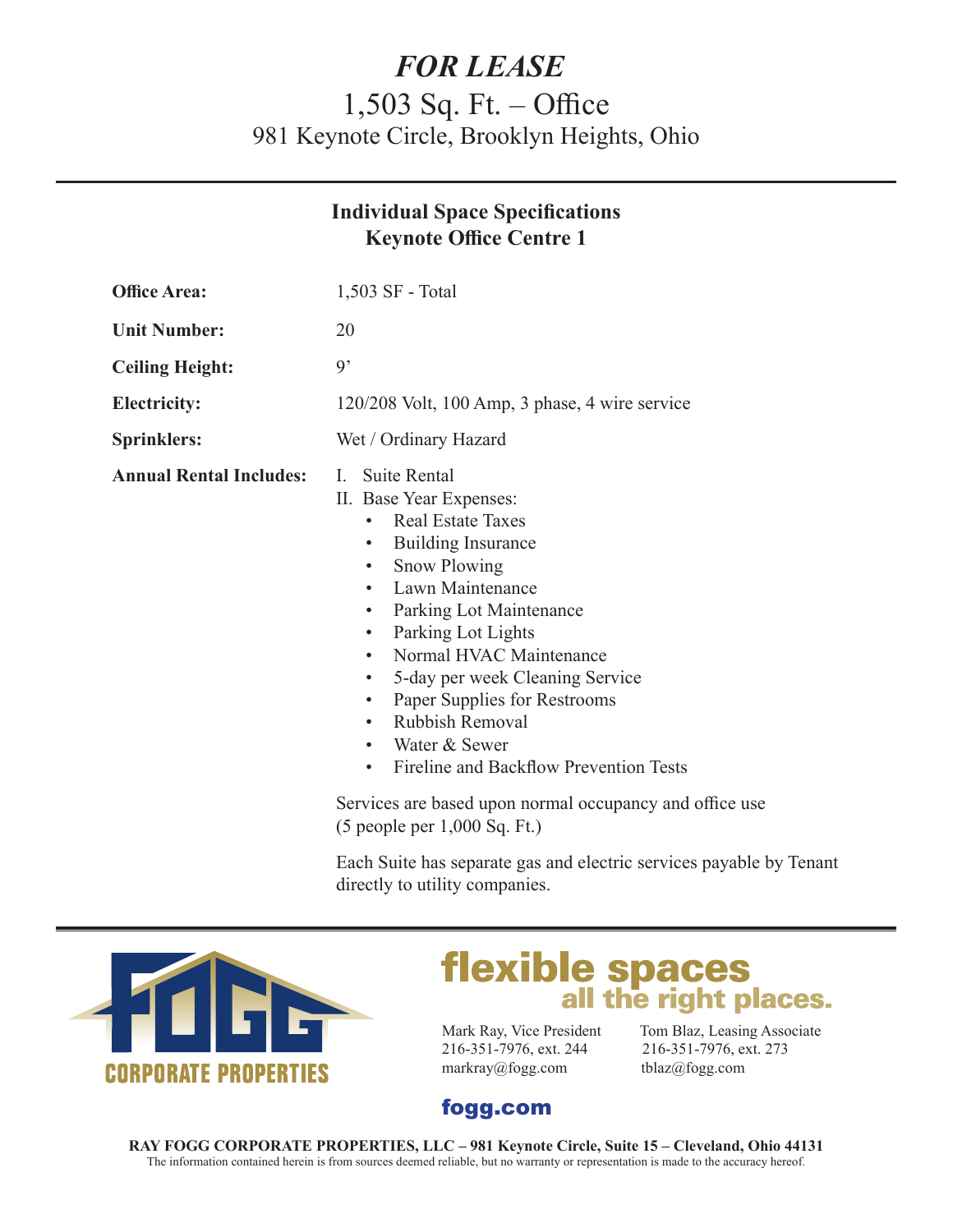